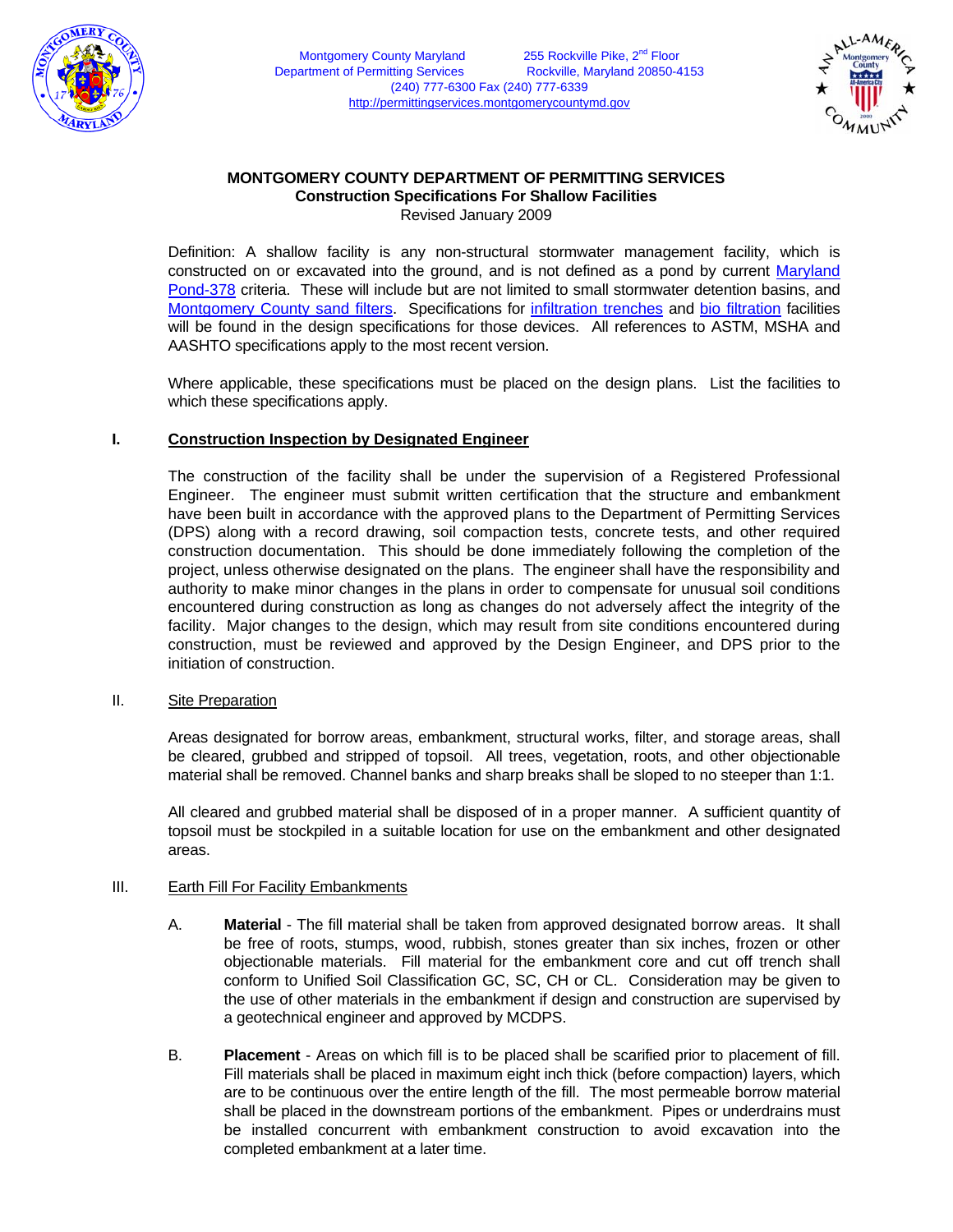C. **Compaction** - The movement of the hauling and spreading equipment over the fill shall be controlled so that the entire surface of each lift shall be traversed by not less than one tread track of the equipment or compaction shall be achieved by a minimum of four complete passes of a sheepsfoot, rubber tired or vibratory roller. Fill material shall contain sufficient moisture such that the required degree of compaction will be obtained with the equipment used. The fill material shall contain sufficient moisture so that if formed into a ball it will not crumble, yet not be so wet that water can be squeezed out.

 The density of each lift shall not be less than 95% of maximum dry density with a moisture content within +2% of the optimum. Each layer of fill shall be compacted as necessary to obtain that density, and is to be certified by the Engineer at the time of construction. All compaction is to be determined by AASHTO Method T-99 (Standard Proctor).

- D. **Cut Off Trench** The cutoff trench shall be excavated into impervious material along or parallel to the centerline of the embankment as shown on the plans. The bottom width of the trench shall be governed by the equipment used for excavation, with the minimum width being two feet. The depth shall be at least two feet below existing grade or as shown on the plans. The side slopes of the trench shall be one to one, or flatter. The backfill shall be compacted with construction equipment, roller, or hand tampers to assure maximum density and minimum permeability.
- E. **Embankment Core** The core shall be parallel to the centerline of the embankment as shown on the plans. The top width of the core shall be minimum of two feet. The height shall extend up to at least the 10-year water elevation or as shown on the plans. The side slopes shall be 1 to 1 or flatter. The core shall be compacted with construction equipment, rollers, or hand tampers to assure maximum density and minimum permeability. In addition, the core shall be placed concurrently with the outer shell of the embankment.
- F. **Earth Cuts** For all excavation perpendicular to the centerline of the embankment, the slope of the bonding surfaces between the existing material in place and the fill to be placed shall not be steeper than a ratio of 2H:1V.
- IV. Structure Backfill

 Backfill adjacent to pipes or structures shall be of the type and quality conforming to that specified for the adjoining fill material. The fill shall be placed in horizontal layers not to exceed four inches in thickness and compacted by hand tampers or other manually directed compaction equipment. The material must completely fill all spaces under and adjacent to the pipe. At no time during the backfilling operation shall driven equipment be allowed to operate closer than four feet, measured horizontally, to any part of a structure. Under no circumstances shall equipment be driven over any part of a concrete structure or pipe, unless there is a compacted fill of 24 inches or greater over the structure or pipe.

 Structure backfill may be flowable fill meeting the requirements of Maryland Department of Transportation, State Highway Administration Standard Specifications for Construction and Materials, Section 313 as modified. The mixture shall have a 100-200 psi; 28 day unconfined compressive strength. The flowable fill shall have a minimum pH of 4.0 and a minimum resistivity of 2,000 ohm-cm. Material shall be placed such that a minimum of six inches of flowable fill shall be under (bedding), over, and on the sides of the pipe. It only needs to extend up to the spring line for rigid conduits. Average slump of the fill shall be 7 inches to assure flowability of the material. Adequate measures shall be taken (sand bags, etc.) to prevent floating the pipe. Any adjoining soil fill shall be placed in horizontal layers not to exceed four inches in thickness and compacted by hand tampers or other manually directed compaction equipment. The material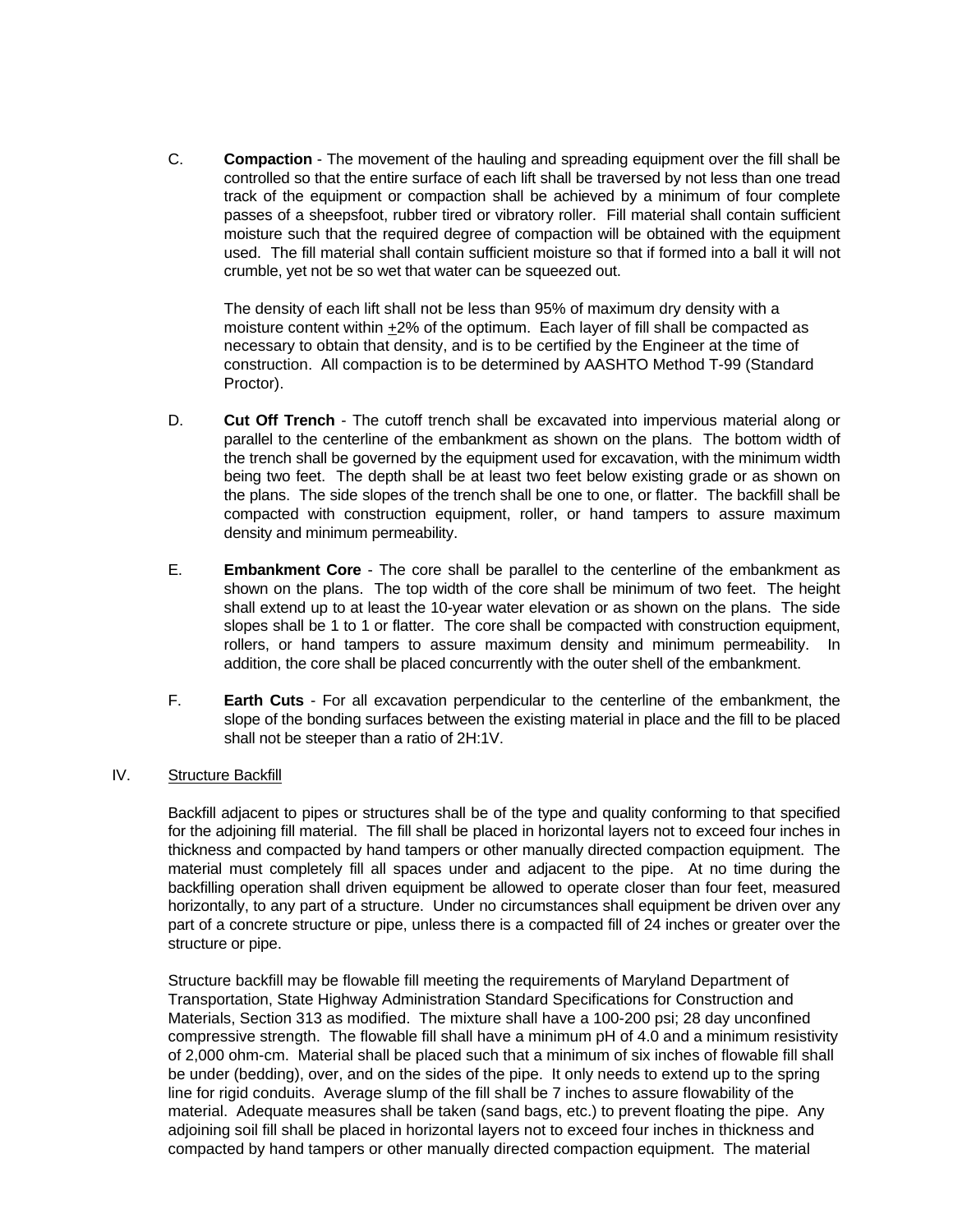shall completely fill all voids adjacent to the flowable fill zone. At no time during the back filling operation shall driven equipment be allowed to operate closer than four feet, measured horizontally, to any part of a structure. Under no circumstances shall equipment be driven over any part of a structure or pipe unless there is a compacted fill of 24 inches or greater over the structure or pipe. Backfill material outside the structural backfill (flowable fill) zone shall be of the type and quality conforming to that specified for the core of the embankment or other embankment materials.

- V. Pipe Conduits All pipes shall be circular in cross section.
	- A. Polyvinyl Chloride (PVC) Pipe All of the following criteria shall apply for PVC pipe:
		- 1. Materials PVC pipe and appurtenances shall be schedule 40 PVC-1120 or PVC-1220 conforming to ASTM D-1785 or ASTM D-2241.
		- 2. Joints and connections to anti-seep collars shall be completely watertight. Antiseep collars are not required for pipe diameters of 6" or less.
		- 3. Bedding The pipe shall be firmly and uniformly bedded throughout its entire length. Where rock, soft, spongy, or other unstable soil is encountered, all such material shall be removed and replaced with suitable earth compacted to provide adequate support.
		- 4. Backfilling shall conform to "Structure Backfill."
		- 5. Other details (anti-seep collars, valves, etc.) shall be shown on the drawings.
	- B. Reinforced Concrete Pipe (RCP) All of the following criteria shall apply for RCP pipe:
		- 1. Materials RCP shall have bell and spigot joints with rubber gaskets and shall meet ASTM Designation C-361. Pipes must be labeled in full accordance with ASTM C-361, including the ASTM C-361 designation on the inside of each section of pipe, and all pipes must be clearly marked by the manufacturer prior to delivery to the job site. Pipes with multiple designations will be rejected.
		- 2. Bedding Reinforced concrete pipe conduits shall be laid in a concrete bedding/cradle for their entire length. This bedding/cradle shall consist of high slump concrete placed under the pipe and up the sides of the pipe at least 50% of its outside diameter with a minimum thickness of 6-inches. Where a concrete cradle is not needed for structural reasons, flowable fill may be used as described in the "Structure Backfill" section of this standard. Gravel bedding is not permitted.
		- 3. Laying Pipe Bell and spigot pipe shall be placed with the bell end upstream. Joints shall be made in accordance with recommendations of the manufacturer of the material. After the joints are sealed for the entire line, the bedding shall be placed so that all spaces under the pipe are filled. Care shall be exercised to prevent any deviation from the original line and grade of the pipe. The first joint must be located within 4 feet from the riser.
		- 4. Backfilling shall conform to "Structure backfill".
		- 5. Other details (anti-seep collars, valves, etc.) shall be shown on the drawings.
- VI. Sand

 Sand shall be washed and meet the latest requirements of ASTM C-33 (Fine Aggregate). If the sand is to be stored on site prior to placement, it shall be protected from contamination.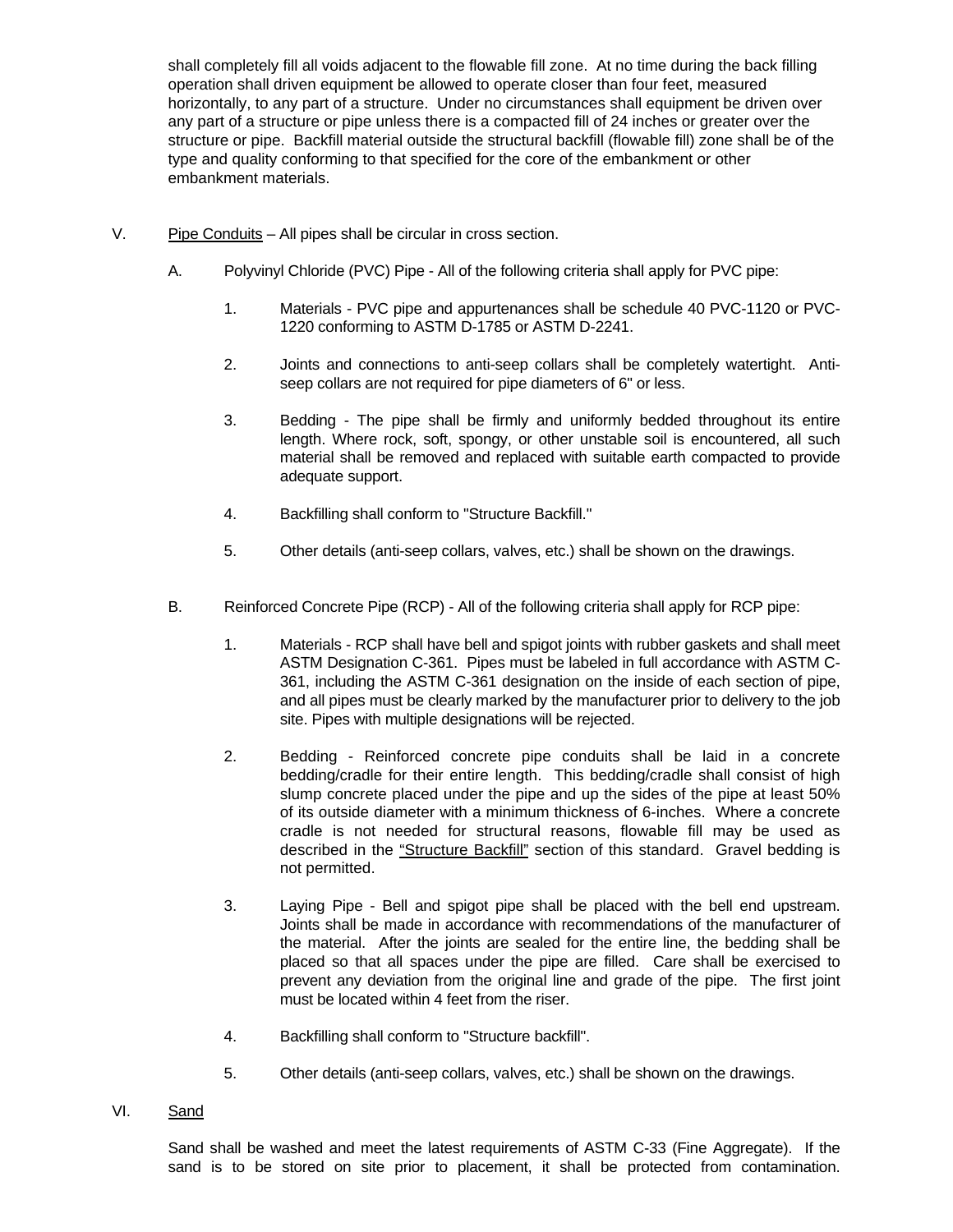Manufactured sand is not acceptable.

#### VII. Gravel

 Gravel shall be washed and meet the requirements of the latest edition of the Maryland Department of Transportation, State Highway Administration Standards and Specifications for Construction and Materials, Section 901. Gravel size shall be as shown on the approved drawings. If the gravel is to be stored on site prior to placement, it shall be protected from contamination.

## VIII. Concrete

Concrete design shall meet the requirements of ACI 350, Environmental Engineering Concrete Structures, with freezing and thawing exposures. Concrete shall be a type II or IIA cement, with a 28 day compressive strength of 4500 psi for cast in place and 5000 psi for pre-cast structures. Concrete shall also meet the requirements of Maryland Department of Transportation, State Highway Administration Standard Specifications for Construction and Materials, Section 420, Mix No. 6.

#### IX. Rock Riprap

Rock riprap shall meet the requirements of the latest edition of the Maryland Department of Transportation, State Highway Administration Standard Specifications for Construction and Materials, Sections 310, 311, and 902.

 The riprap shall be placed to the required thickness in one operation. The rock shall be delivered and placed in a manner that will insure the riprap in place shall be reasonably homogeneous with the larger rocks uniformly distributed and firmly in contact one to another with the smaller rocks filling the voids between the larger rocks. Geotextile shall be placed under all riprap and shall be per the requirements of the latest edition of the Maryland Department of Transportation, State Highway Administration Standard Specifications for Construction and Materials, Section 921.09, Class C.

### X. Stabilization

 All borrow areas shall be graded to provide proper drainage and be left in a sightly condition. All exposed surfaces of the embankment, spillway, spoil and borrow areas, and berms shall be stabilized by topsoiling, seeding, liming, fertilizing, and mulching in accordance with the latest edition of the Maryland Soil Conservation Service Standards and Specifications for Critical Area Planting (MD-342) or as shown on the accompanying drawings.